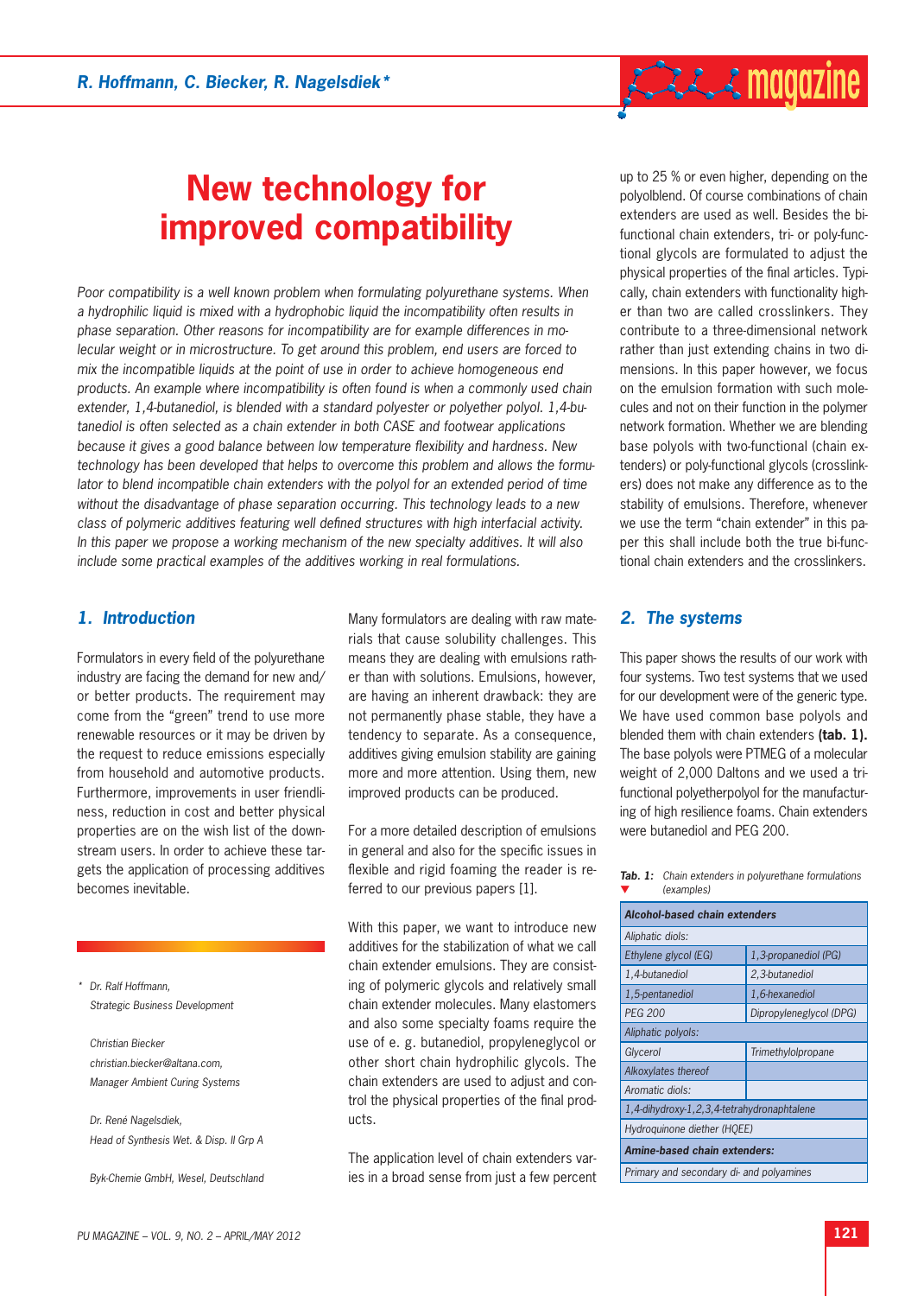

The more challenging systems for the development of the new additives came from the market. In the area of elastomers we have been working with a customer system based on polyester resin. The other customer system came from the automotive sector; it is used to produce thermoformable open cell rigid foam. The elastomer system is used in combination with butanediol, the thermoformable rigid foam is used with propyleneglycols and further low molecular weight diols and triols.

Both customer systems (#3 and #4) separate completely within less than a few hours. The same happens with system #2. Less than half an hour is enough to clearly see separate layers. This is a major disadvantage in the application of such systems at fabricators and manufacturers. The use of phase instable systems requires special attention and equipment (e. g. stirred day tanks, more careful planning of the production). Less flexibility in the production process and high risk for out of spec products is the result of these instable systems.

### *2.1 Effect of silicone surfactants and water on phase stability*

Fully formulated systems do contain many components. Besides the base raw materials the systems will often contain chemicals such as catalysts, silicone surfactants, pigments, surface modifiers and other chemicals. In the end, the applicator is not too interested in the compatibility of parts of the system – the applicator wants a fully formulated phase stable system.

Formulation developers may find it interesting to see that the screening of a portion of a future system may not be meaningful. For the purpose of simplification it seems logical to test the major incompatible components only. However, in terms of phase stabilization two formulation components need special attention.

The first component that influences the emulsion stability more than the application level reveals is silicone surfactants. The intended property of silicones is their high surface activity. The differentiation between the liquidgas interface and the liquid-liquid interfacial layer is not perfect. As a result of this, high cloud point silicones are to some extent competing with the compatibilizers positioning themselves on the droplet. This causes more fluctuation at the interface and thus less stable emulsions are formed. Under these circumstances re-considering the selection of the silicone surfactant can help to end up with a better stabilization of the emulsion.

The second important formulation component that needs to be mentioned is water. Water is of course playing a role when foams are to be made. Solutions made of polyols and chain extenders may become emulsions when water is added, even though water might be perfectly soluble in all polyol blend components separately.

#### *2.2 The additive*

Long term emulsion stability of weeks, maybe months could not be achieved with established "on the market" emulsifiers. Additives of the Byk range including the recently published [2] double comb type emulsifiers were not efficient enough in the new systems. While the double comb compatibilizers were giving good stability to bio-polyols blended with conventional polyols and also EO rich cell opening polyols with conventional polyols, these double comb compatibilizers are giving only marginal improvements when chain extenders are to be stabilized.

In the course of recent years, Byk has accomplished the implementation of a new polymerization technology. The so called "controlled polymerization technology" (CPT) [3, 4] allows the synthesis of very well-defined polymer structures by means of controlled radical or ionic polymerization processes. Typical structures which can be prepared by these methods are dual-block and multi-block copolymers of the A-B, A-B-A or A-B-C type. In block copolymer emulsifiers with an A-B structure, the gradient part of the polymer chain (i. e., the change of different monomer unit concentrations along the molecular chain) connecting the A-part with the B-part of the molecule is critical. Conventional radical polymerization results in the formation of poorly controlled products without a well defined architecture like block structure and block gradients. CPT however, is capable of giving these critical parameters of the emulsifier's molecular structure the design that is needed.

As a result of our access to CPT, we can create amphiphilic block copolymers, e. g.,

*Fig. 2: Arrangement of the pair of amphiphilic polymers at the Interface of* 



*Fig. 1: Pair of amphiphilic polymers in BYK-P 9909*

#### **122** *PU MAGAZINE – VOL. 9, NO. 2 – APRIL/MAY 2012*

Interfacial area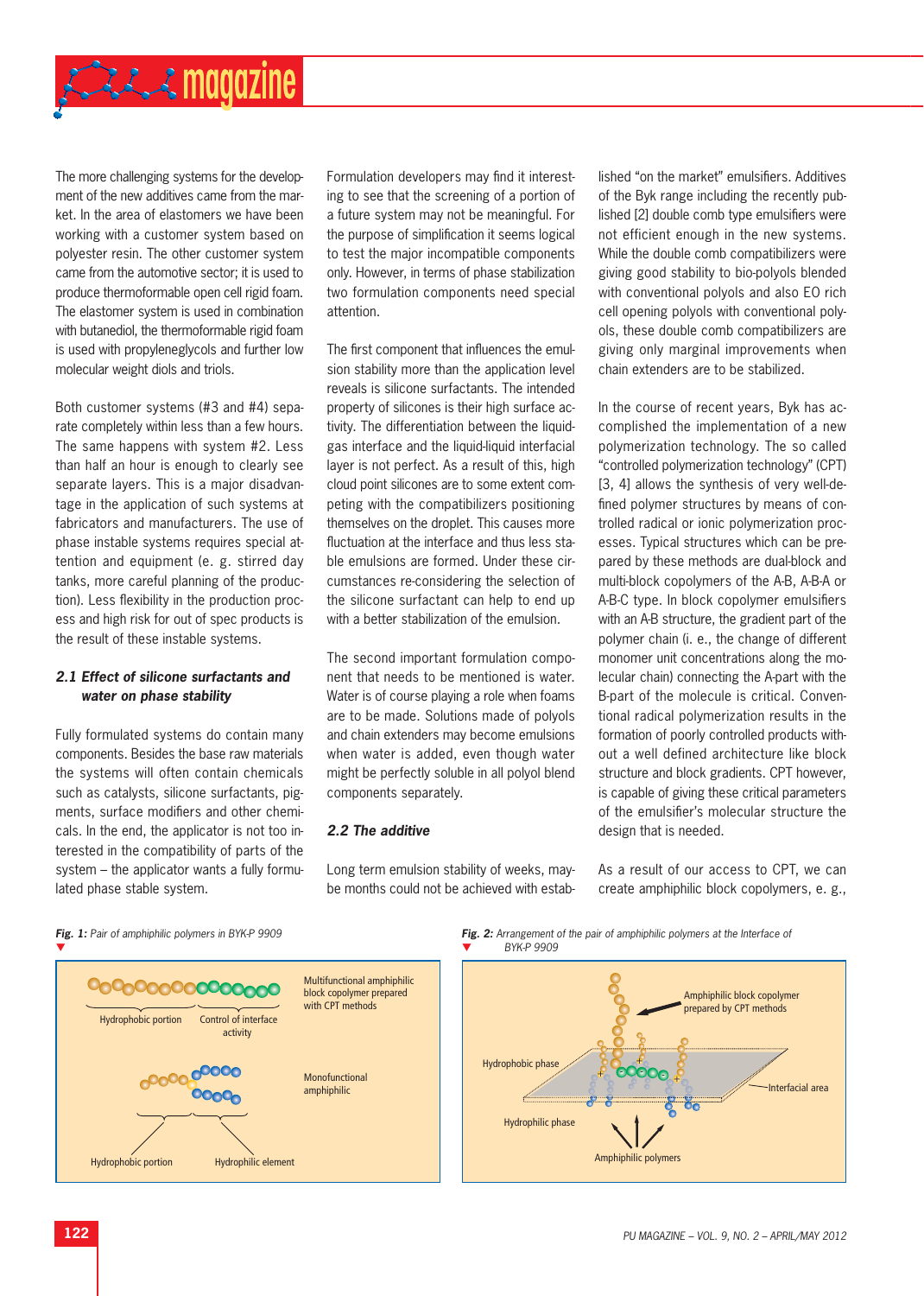

of the A-B type with A and B portions of several thousand Daltons and a well defined gradient. In many cases it turned out that such A-B amphiphilic copolymers made by CPT were not able to stabilize the demanding phase separation problems on their own. However, the fact that such molecules can be made with either basic or acidic functionalities opens the door for a synergistic concept.

**Figure 1** illustrates a pair of amphiphilic polymers combined in the BYK-P 9909. Deprotonation of the acidic functionality of the multifunctional copolymer by means of a basic molecule leads to an anionic structure (negative charge). As the de-protonation occurs several times in each polymeric A-B chain, the result is a polyelectrolyte bearing many negative charges in one polymer chain. In our additive concept the de-protonating agent is an emulsifier itself. In its protonated form, positively charged, each molecule – as a monoelectrolyte – compensates negative charges of the A-B polyelectrolyte. The result is a polymeric salt structure.

With BYK-P 9908 the situation is analogous. The A-B polymer obtained from the CPT reaction carries several basic groups (green balls in **fig. 1)**, the monofunctional amphiphilic copolymer holds the acidic functionality.

#### *Fig. 3: Droplets of 1,4-butanediol in the continuous phase of PTMEG in the absence of a compatibilizer*



## Each of the two components in BYK-P 9908 or BYK-P 9909 is not sufficient in terms of stabilization power, but both components together are. Here we clearly have a situation where each pair of amphiphilic polymers gives more performance than the components alone – at the same application level. We believe that the arrangement of the components at the interface plays an important role. **Figure 2** shows a possible arrangement of the molecules at the interface.

In a series of synthetic work we have screened all the variables in the composition of the new additives. We found the best ratio of A to B in the amphiphilic block copolymer, we have optimized the gradient from the Aportion to the B-side of the block copolymer and, furthermore, we have optimized the monofunctional amphiphilic polymers used for salt formation in terms of substructure and molecular weight. This work has shown us that the block ratio, the gradient and the molecular weight of the A and B portion play the most important role in terms of efficiency of the new additives.

## *3. Experimental results*

Experimental work was done in two ways. First, we have evaluated the phase stabilizing performance of the new additives. Second, we have tested how the use of the additives affected the properties of the final polyurethane article.

Testing for phase stability of an emulsion is a rather simple task. The systems as given in **table 2** are mixed with typical lab mixers until a homogeneous emulsion is obtained. The compatibilizers were added at levels from one to five percent based on the weight of the polyol blend. The emulsions were filled

into 100 ml glass vials and kept at ambient conditions for regular visual inspection.

Typically, emulsions are turbid liquids in which the small droplets lead to a light scattering depending on the difference in the refractive index of the continuous versus the discontinuous phase. This is a very well known phenomenon we all have seen in milk, for example. During the stages of phase separation, the droplets of the discontinuous phase coalesce leading to fewer and bigger droplets. The increase in droplet size reduces the turbidity. Differences in the density of incompatible liquids will finally lead to a phase separation to a bottom and a top layer.

In the following we describe our results in the stabilization of the four above mentioned systems **(tab. 2):** two relatively simple blends of polyols plus chain extender and two customer systems which are basically fully formulated systems. The only minor change from real life formulations is that we have left out the pigments for better visibility of the phase separation.

The first example is a blend of PTMEG and 1,4-butanediol. The liquids actually appear miscible at the level of 8 % 1,4-butanediol in the polyol blend (system #1) and an obvious phase separation into two separated layers does not occur over the observation period of 14 days. The naked eye does not see any change in such a blend which is kept at 40 °C. Under a microscope, droplet formation becomes obvious as can be seen in **figure 3.** In contrast to the untreated blend where droplets as big as 500 um have developed through coalescence processes, the BYK-P 9908 treated blend still appears homogeneous with droplets not bigger than 5 um, not visible in the magnification selected below.

The performance of BYK-P 9908 in the elastomer system #3 is shown in **figure 4.** The picture in **figure 4** shows the situation after 14 days at 40 °C. Similar to many elastomer systems, this blend has a quite high viscosity at room temperature, so it has to be heated to about 40 °C to assure good

#### *Tab. 2: Test systems*

| System Type |                     | <b>Resin</b>                                        | <b>Chain extender</b>     | <b>Compatibilizer</b> |  |
|-------------|---------------------|-----------------------------------------------------|---------------------------|-----------------------|--|
|             | Generic             | <b>PTMEG 2000</b>                                   | 1,4-butanediol            | <b>BYK-P 9908</b>     |  |
|             | Generic             | Polyether polyol<br>$(OH 35; F=3; 15 % EO)$         | <b>PEG 200</b>            | <b>BYK-P 9909</b>     |  |
| 3           | Elastomer           | Polyester-based resin                               | 1,4-butanediol            | <b>BYK-P 9908</b>     |  |
| 4           | Thermoformable foam | Mix of PO and EO-based DPG and<br>polyether polyols | Trifunctional ethoxylates | <b>BYK-P 9909</b>     |  |